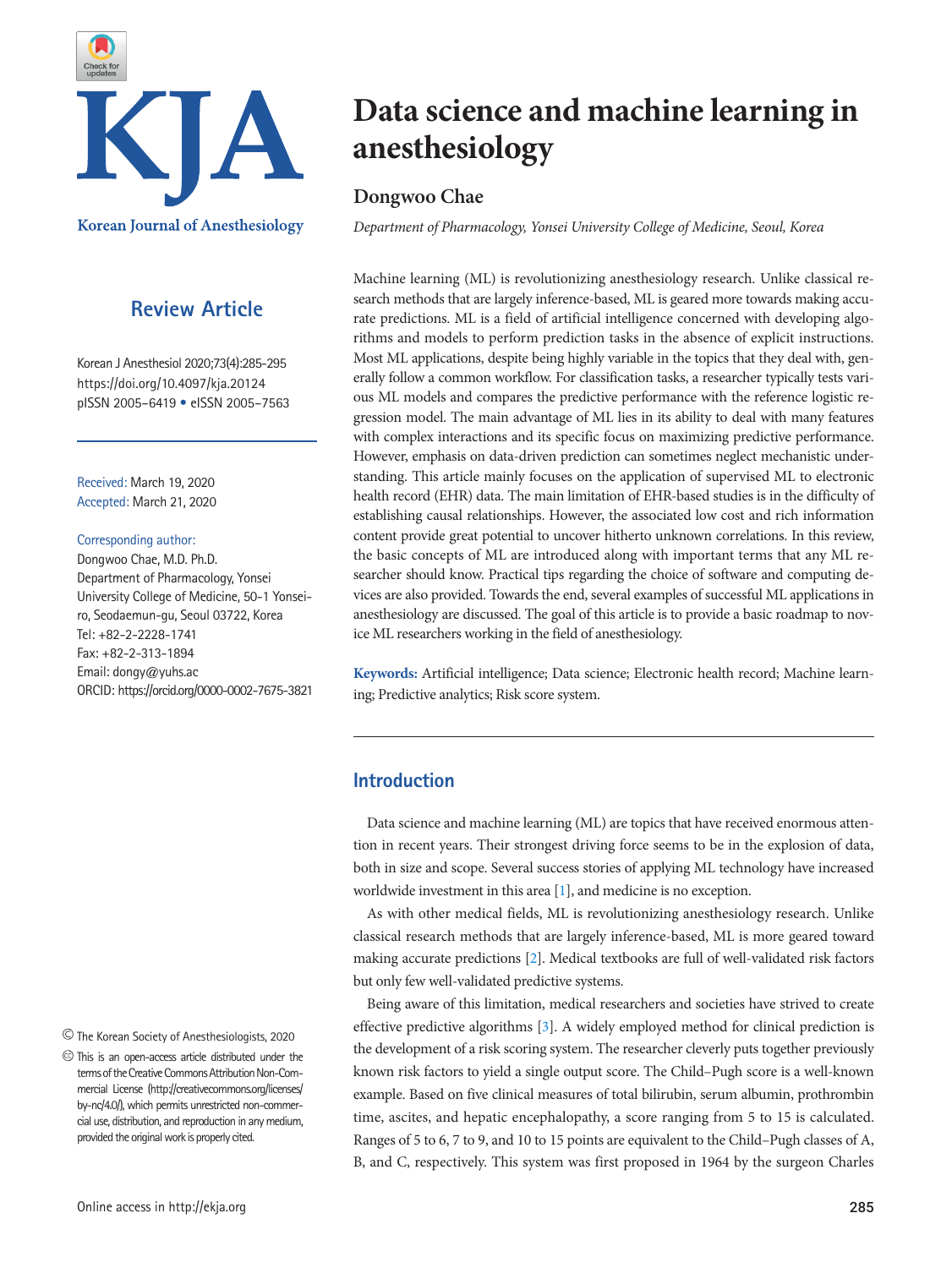Gardner Child [\[4\]](#page-10-3), and modified by Pugh et al. in 1972.

A scoring system is a big step forward toward implementing an actual prediction algorithm based on multiple factors. However, the methods of constructing such a system have been rather haphazard and based on trial and error. ML has much to offer in this regard.

Much of the recent hype about artificial intelligence (AI) and ML mainly centers around a specific ML algorithm called *deep learning*. To a newcomer in this field, it might seem that AI and deep learning are equivalent terms. However, AI, as an academic field, has existed for a long time and deep learning (a.k.a. multi-layer perceptron, the old-fashioned term) is one of its many research topics. Most of its important theoretical development already took place in the mid-twentieth century but its enormous potential was unrecognized for a long time.

The landscape of ML can be envisioned as fundamentally consisting of three large categories: *supervised learning, unsupervised learning*, and *reinforcement learning* ([Fig. 1](#page-10-4)). Algorithms that constitute each of these categories are diverse, and deep learning is merely one of them. Deep learning is special in certain aspects and supersedes all other algorithms when dealing with tasks related to images, videos, sounds, and machine translation. However, deep learning is occasionally overstated in its capability and misconceived as a magic wand. It is necessary to gain a clear overview of the entire field of ML before digging deeper into any specific algorithm.

This article will primarily deal with data science and ML as applied to anesthesiology using electronic health records (EHRs). Owing to their retrospective character, the main limitation of EHR-based studies is the difficulty of establishing causal relationships. However, the low cost and rich information content provide great potential to uncover hitherto unknown correlations. Such correlations can generate hypotheses to be tested through prospective clinical trials.

# **Basic concepts of ML**

ML is a field of AI concerned with developing algorithms and models to perform prediction tasks in the absence of explicit instructions. ML algorithms build a predictive model based on some *training data* that consist of *features*. A good understanding of these terms is crucial in acquiring a firm grasp of ML. Hereafter, important terms will be highlighted in *italics*.

### **Data**

The data D in a ML task is expressed using a matrix  $\left[\frac{X_{11}-X_{1m}}{X_{n1}-X_{nm}}\right]$ The  $i^{th}$  row of X is called an ith *instance* of D. The  $j^{th}$  column of X, on the other hand, is called a *j th feature* of D. Throughout this review, we will use a well-known dataset in the ML community (the Pima Indian diabetes dataset), originally from the National Institute of Diabetes and Digestive and Kidney Diseases (https:[//www.](www.niddk.nih.gov/) [niddk.nih.gov/\), which consists of 768 subjects and 8 featur](www.niddk.nih.gov/)es. These features are as follows: number of prior pregnancies, plasma glucose concentration (glucose tolerance test), diastolic blood pressure (mmHg), triceps skin fold thickness (mm), 2-h serum insulin (mu U/ml), body mass index (BMI), diabetes pedigree function, and age [\(Table 1](#page-2-0)). The objective is to predict whether the patient is diabetic, based on the values of these features.



**Fig. 1.** Machine learning (ML) Landscape. ML algorithms can roughly be divided into three categories – Supervised learning, unsupervised learning, and reinforcement learning. Our focus will primarily be on supervised ML algorithms.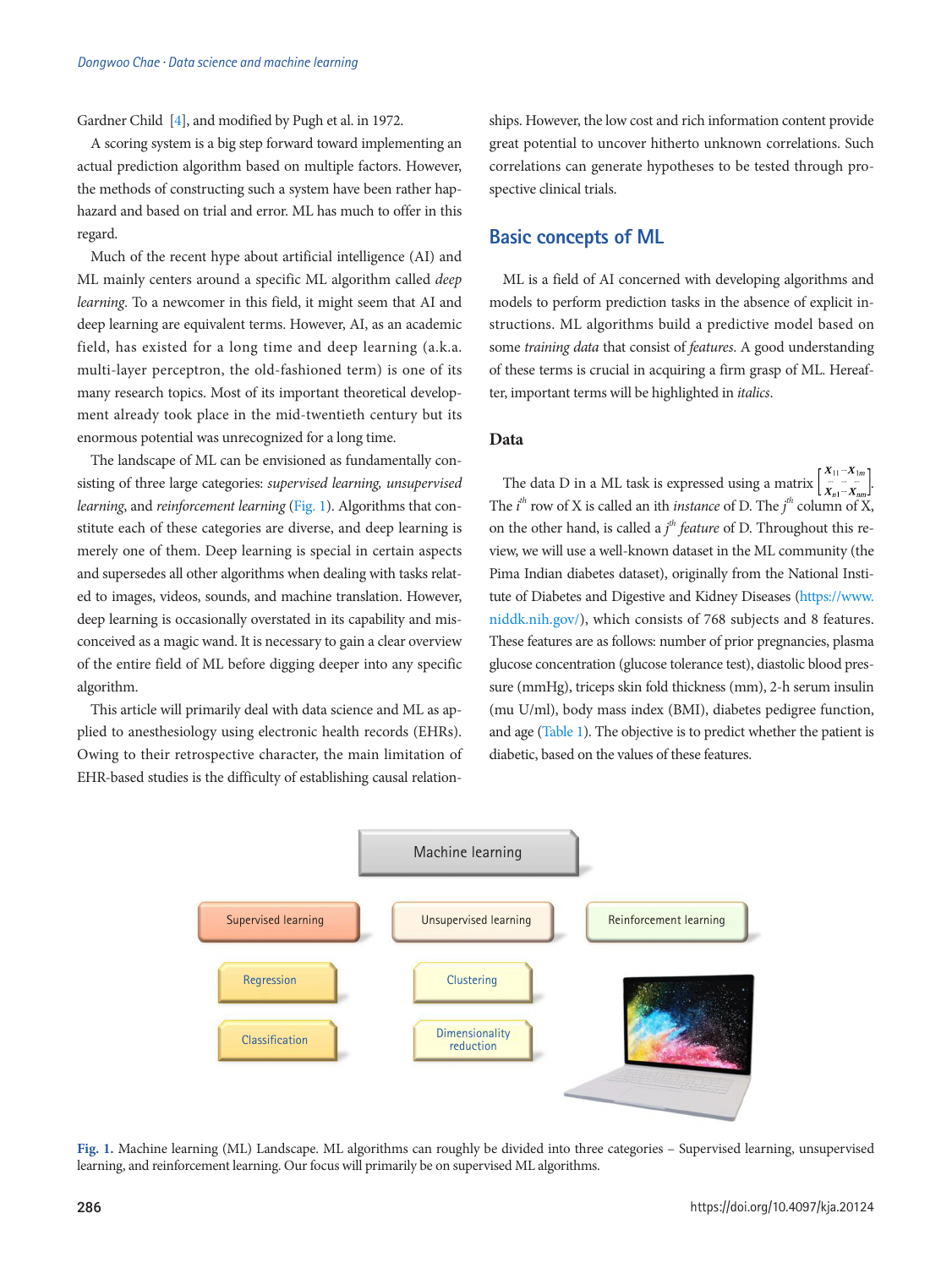#### **Task**

A task is a problem we want to solve—the most common ones being *classification* and *regression*.

In classification, the *target* variable (or *label*) is an element of a countable set  $S = \{C_1, ..., C_k\}$ . In our running example, S has two elements {diabetes mellitus (DM) absent, DM present}. For notational convenience, we assign 0 and 1 to each element, respectively. The role of the ML algorithms is to discover an appropriate mapping from the features to {0, 1}. Such a mapping is called a *model*.

In regression, the target variable is a real number (often restricted to be positive). The task, therefore, is to construct a model that generates a real-numbered prediction that is as similar to the target variable as possible.

#### **Model and parameters**

Pregnancies

A model takes in features as inputs, performs some logical or mathematical operations, and generates an output. For example, a model can consist of a set of if-then rules such as:

If age  $> 60$  yr and BMI  $> 30$  then output = 1 else output = 0

The cutoff values, 60 yr and BMI of 30, are called *parameters* of the model. Given the model, optimal parameter values must be found such that the outputs are as close to the actual target values. For various reasons, ML algorithms instead try to find parameters that yield the least dissimilar outputs to the target variables. The metric of dissimilarity is called a *loss function*. Depending on the specific task, different loss functions are chosen. For our classification task, we could imagine assigning a value of +1 if there is a mismatch between the output and the target variable, and 0 otherwise. The sum of the assigned values of all instances divided by the number of instances is then defined as the *expected loss*. The parameters that yield the smallest magnitude of this value become the solution of this task.

The above-mentioned set of if-then rules can be combined into a tree, yielding a tree model [\(Fig. 2](#page-3-0)). The *decision* tree algorithm is a popular ML sequence that provides an intuitive framework to make classifications and decisions. Often, multiple trees are generated on random subsets of the original data. The decisions of the individual trees are then combined to generate the final prediction. This algorithm is known as the *random forest* algorithm [\[5\]](#page-10-5).

The practical use of ML involves choosing the right model to apply to data. There is no single model that works best for every

Age

Diabetes pedi-

#### <span id="page-2-0"></span>**Table 1.** Pima Indians Diabetes Dataset with 768 Subjects and 8 Features

Blood pressure Skin thickness

Glucose

(number) (mg/dl) (mmHg) (mm) (mu U/dl)  $(kg/m<sup>2</sup>)$ gree function  $(\text{yr})$  Outcome 6 148 72 35 0 33.6 0.627 50 1 1 85 66 29 0 26.6 0.351 31 0 8 183 64 0 0 23.3 0.672 32 1 1 89 66 23 94 28.1 0.167 21 0 0 137 40 35 168 43.1 2.288 33 1 5 116 74 0 0 25.6 0.201 30 0 3 78 50 32 88 31 0.248 26 1 10 115 0 0 0 35.3 0.134 29 0 2 197 70 45 543 30.5 0.158 53 1 8 125 96 0 0 0 0.232 54 1 4 110 92 0 0 37.6 0.191 30 0 10 168 74 0 0 38 0.537 34 1 10 139 80 0 0 27.1 1.441 57 0 1 189 60 23 846 30.1 0.398 59 1 5 166 72 19 175 25.8 0.587 51 1 7 100 0 0 0 30 0.484 32 1 0 118 84 47 230 45.8 0.551 31 1 7 107 74 0 0 29.6 0.254 31 1 1 103 30 38 83 43.3 0.183 33 0

Insulin

BMI

The ninth column is the target to be predicted. BMI: body mass index. Available from [https://www.kaggle.com.](https://www.kaggle.com)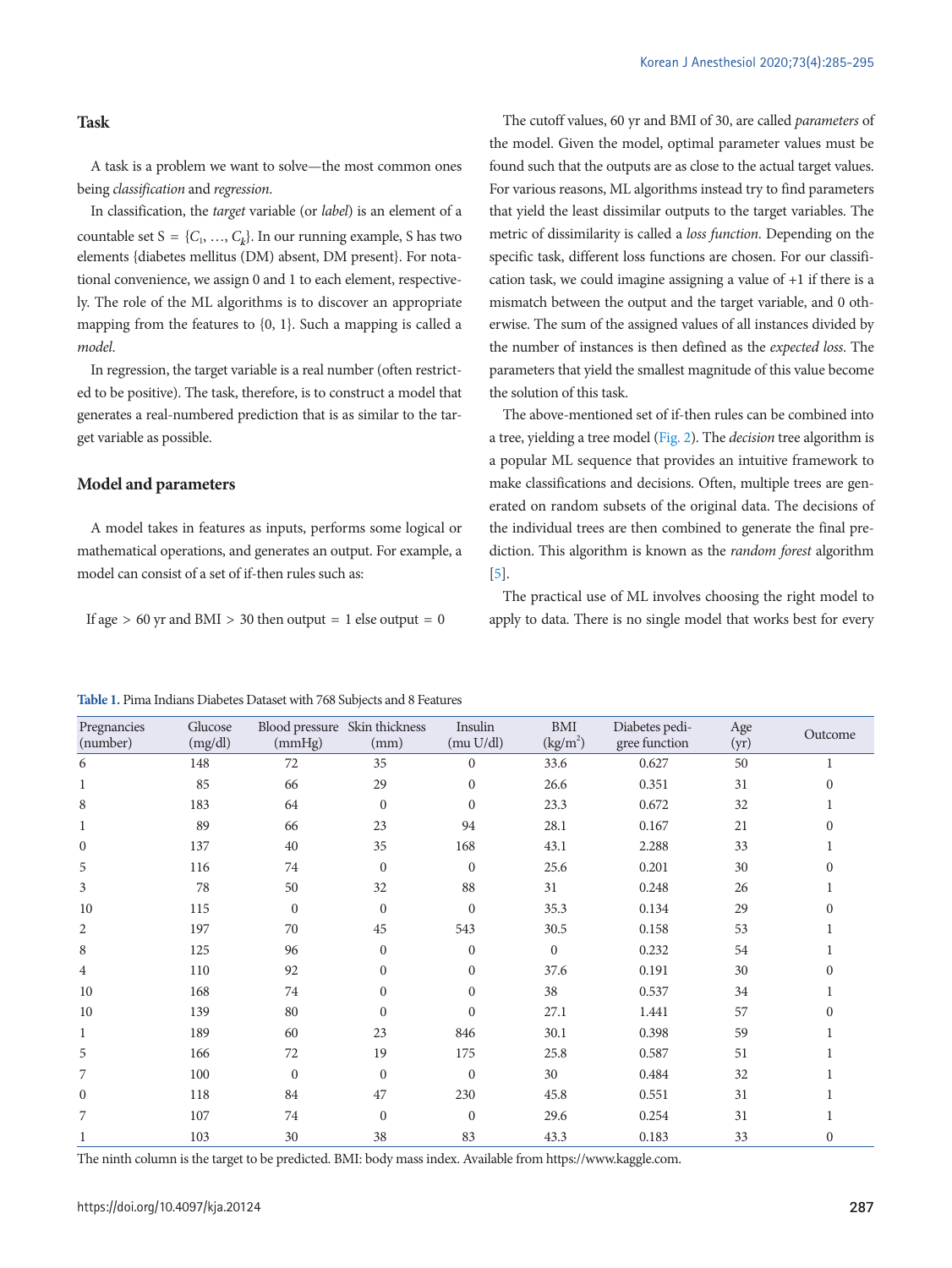<span id="page-3-0"></span>

**Fig. 2.** A decision tree to predict the presence of diabetes based on the Pima Indians Diabetes dataset (glucose: serum glucose [mg/dl], age [yr], mass: body mass index [kg/m<sup>2</sup>], pedigree: diabetes pedigree function). neg: negative, pos: positive.

task, a fact that is referred to as the *no free lunch theorem* of ML [\[6\]](#page-10-6). It is usually required to try multiple models and find one that works best for a task. This trial and error process lies at the heart of ML artistry. The list of commonly used ML algorithms is as follows:

- Regularized linear regression
- Logistic regression
- Discriminant analysis
- Support vector machine
- Naïve Bayes
- K-Nearest Neighbor
- Decision tree
- Ensemble method
- Neural network

Researchers generally fit different ML algorithms to data and compare the predictive performances. The one that yields the highest performance is generally chosen as the final predictive model.

A specific approach called the *ensemble method* is noteworthy. As the term implies, this method combines several ML algorithms into a single model, and can be approximately divided into two types: *sequential* and *parallel* methods. In the former, the base learner is trained sequentially, each time assigning more weights

to previous errors. Prototypical algorithms are *AdaBoost* and *Gradient* Boost [\[7](#page-10-7)[,8\]](#page-10-8). Parallel methods, on the other hand, combine learners that have been trained independently. The above-mentioned random forest algorithm is the prototype.

## **Loss functions**

The choice of the loss function is intricately related to the task and the model type.

In regression, the loss function is formulated so that it reflects the *expected error*. The most commonly used loss function is the *mean squared error* (MSE), defined as  $\frac{1}{n} \sum (y_i - f(X_i))^2$ , where,  $y_i$  and  $f(X_i)$  are the target variable and the model output of the  $i^{\text{th}}$ instance, respectively. *Root-mean-square error* (RMSE), which is defined simply as  $\sqrt{MSE}$ , is also widely used. The latter has an advantage that the scale of the error is the same as that of the target variable. It is possible to state that the model generates outputs with an error margin of  $\varepsilon$  (%), where,  $\varepsilon = 100\%$ )  $\times\sqrt{MSE}$ /(*mean*) *prediction*).

In classification tasks, the model output is a number between 0 and 1, often interpreted as the probability of the target  $y_i$  being positive. *Binary cross entropy*, defined as

$$
-[y_i log p_i + (1 - y_i) log(1 - p_i)]
$$

where,  $p_i$  is the model output for the i<sup>th</sup> instance, is widely used as the loss function.

*Optimization algorithms* are used to search the parameter space of a given model so that the loss function is minimized. There are various algorithms, the most common one being based on calculating the *gradient* of the loss function. It is an iterative search algorithm where the parameter values are updated every time based on the calculated gradient of the current parameter estimates. A gradient is a multivariate extension of a *derivative*. Since the loss function, L, is a function of its parameters p, changing the values of p results in changes in L. Intuitively, changing p in the direction that most sensitively affects L is likely to be an effective search strategy. To illustrate this idea more vividly, imagine a landscape where the value of L is plotted along the vertical axis and the parameters (restricted to two-dimensional for demonstrative purposes) on the horizontal plane [\(Fig. 3\)](#page-4-0). Supposing that a certain agent is riding along the ridges of the loss function surface, searching for its deepest valley, starting from any arbitrary point on the surface, a plausible search strategy would be to look around and descend down the path with the steepest slope. A tangent with the steepest slope, the derivative in a univariate problem, is the gradient. Repeating such a search often results in the agent ending up in one of the valleys, which is a potential solution to the search task. Unfortunately, the gradient-based search strategy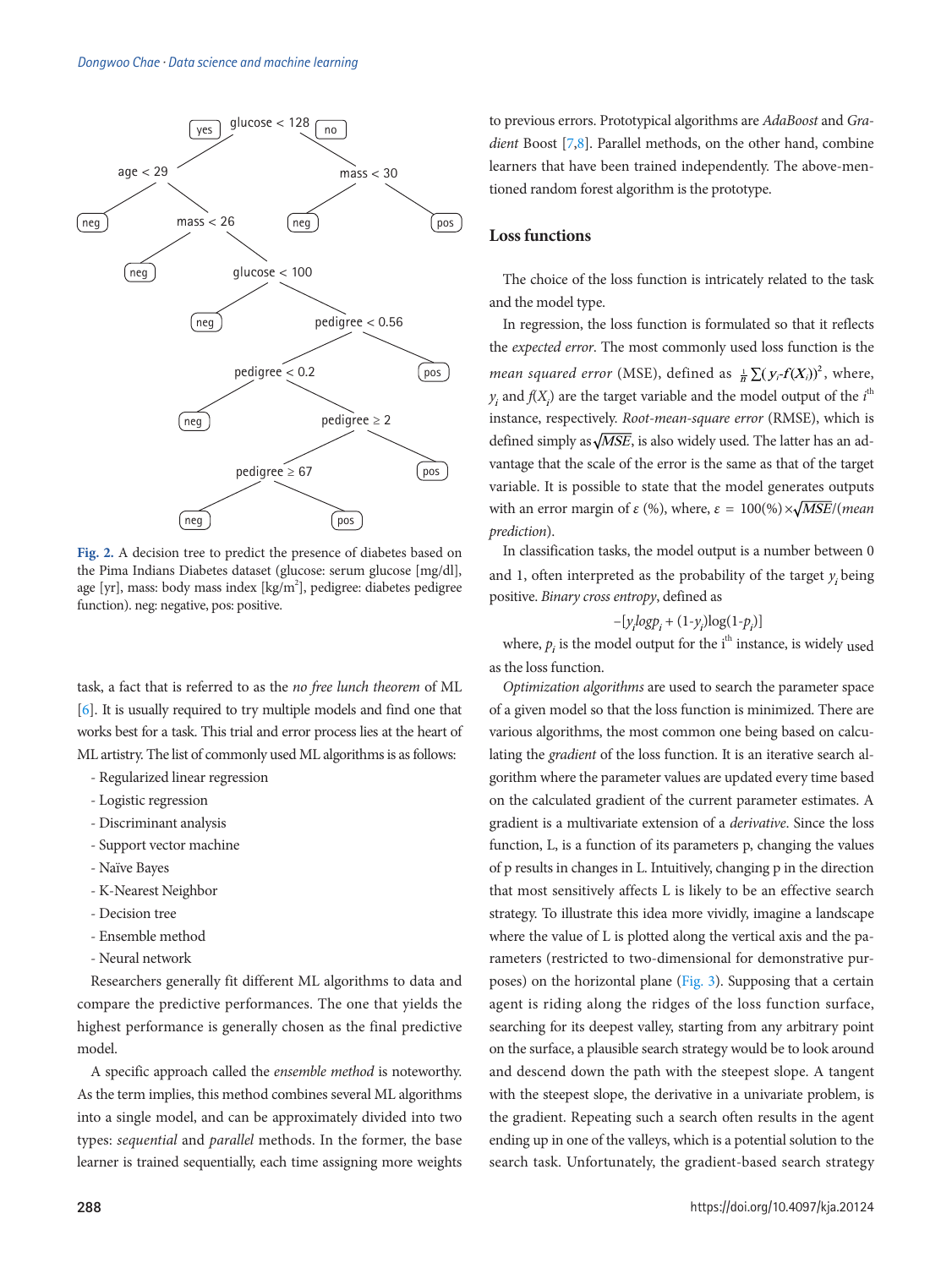<span id="page-4-0"></span>

**Fig. 3.** A hypothetical landscape illustrating the relationship between the loss function and the parameters.

does not guarantee a globally optimal solution when applied to a loss function surface with multiple peaks and valleys, as shown in [Fig. 3.](#page-4-0) Methods to circumvent this limitation do exist (such as introducing a momentum, starting the search from multiple initial parameter values, adopting a stochastic component, and so on) but none of them definitely solve the problem (other than the brute-force strategy of searching all possible parameter combinations). For more information, refer to [\[9\]](#page-10-9).

#### **Overfitting and underfitting**

An important limitation associated with minimizing a loss function given a set of features, target variables, and a model is that this does not necessarily minimize the difference between f(X) and the true signal  $\widetilde{Y}$ . The optimized prediction  $\widehat{Y} = f(X)$  may be closest to  $Y = \tilde{Y} + \varepsilon$  (where,  $\varepsilon$  is a random error) but not to  $\tilde{Y}$ . This phenomenon is given an infamous name called *overfitting* in ML literature.

To avoid overfitting, one often keeps a separate dataset with an identical signal  $\tilde{Y}$  but different random error ε'. Overfitting can be detected by comparing the loss function based on the original dataset with that calculated using the separate dataset. A significant difference between the two loss functions indicates that the parameters are fitting the random error ε.

#### **Training, validation, and test datasets**

In ML nomenclature, the original dataset used to optimize the parameters is called the *training dataset*, and a separate dataset used for detecting overfitting is called the *test dataset*. Hereafter, training and test datasets will be denoted as Tr and Te, respectively. It is customary in ML practice to randomly split D into Tr and Te. The split ratio is often chosen such that the size of Tr is greater than Te.

While this practice partly safeguards against overfitting, repeated bouts of training can lead to the overfitting of Te as well. Hence, Tr is generally split yet again into (real) training and *validation* (V) *datasets* [\(Fig. 4](#page-5-0)).

In analogy, V serves the purpose of practice exams. Optimization on Tr is followed by validation on V. When there is room for improvement, either a different model is chosen, or model hyper-parameters are modified. The procedure of training the new or modified model is repeated until a satisfactory result on V is achieved. The final predictive model is then validated using Te. If the predictive performance on Te is comparable to that on Tr, the model is then accepted and used.

A variant of this procedure, called *k-fold cross-validation*, is also widely used. First, Tr is partitioned into k chunks (often of equal or similar sizes). One of the k chunks is defined as V and the rest as Tr. Then, the predictive performance on V is assessed, and this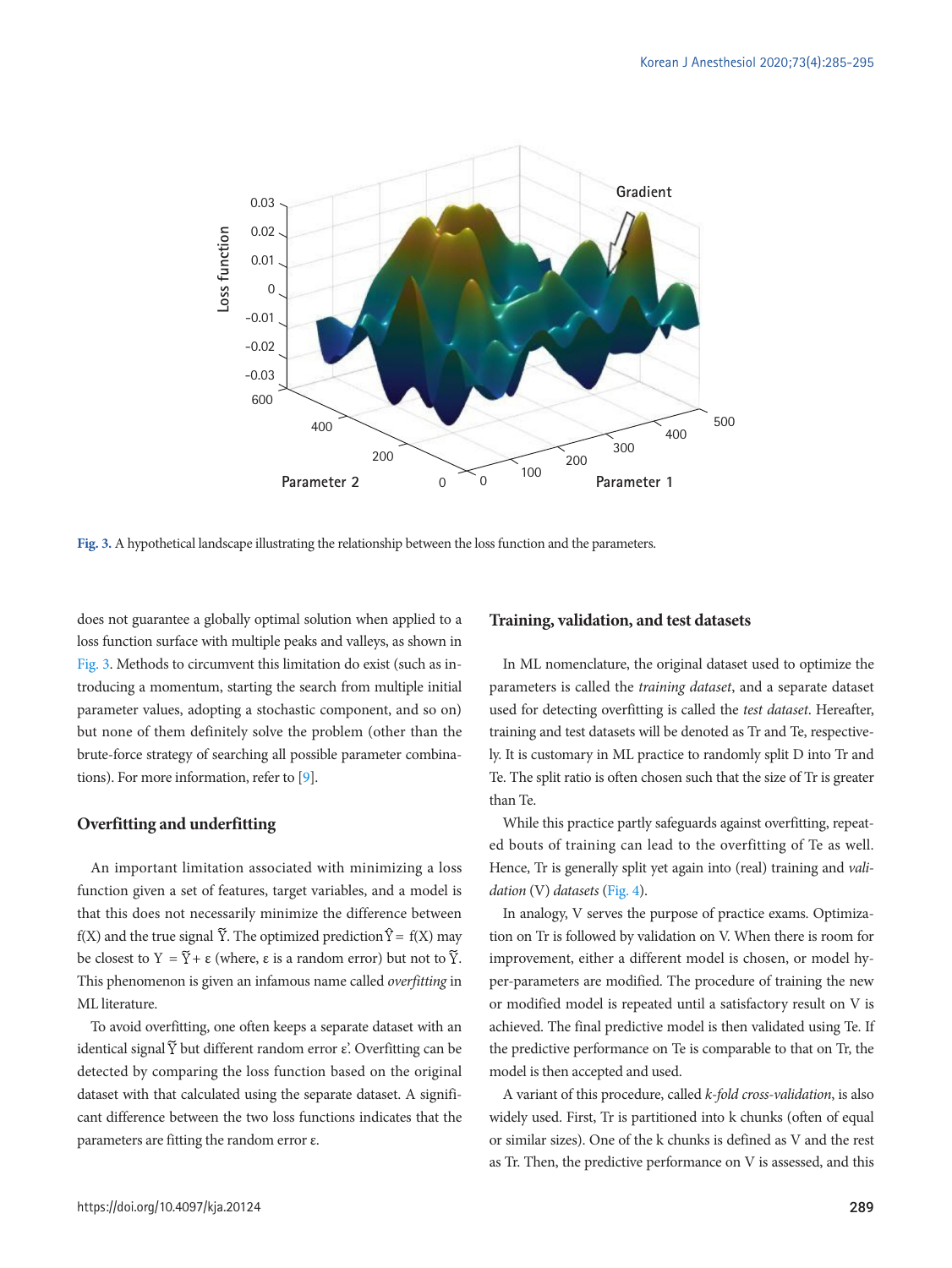#### *Dongwoo Chae · Data science and machine learning*

<span id="page-5-0"></span>

**Fig. 4.** Splitting of the dataset into training, validation, and datasets. Model comparison is done using the validation dataset. Predictive performance of the final model is assessed using the test dataset.

procedure is repeated on all possible allocations of V and Tr. Finally, the k assessment scores from the k validation runs are averaged to yield the *mean performance index*. Models that improve the mean performance index are chosen.

While splitting D into Tr and V, and Te is the standard method to tackle overfitting, one should always try to directly incorporate the *data generating mechanism* if possible. For example, to predict the concentration of an anesthetic drug that is known to be eliminated from the kidney by first order kinetics, it would be a better choice to use a pharmacokinetic model  $C(t) = C(0)e^{(-kt)}$  (k: elimination rate constant) than to use a high degree polynomial  $C(t)$  =  $C(0) + \beta_1 t + \beta_2 t^2 ... + \beta_p t^p$ . The latter function can undoubtedly generate outputs that match the observed concentrations given a sufficiently high degree p. However, this model would be prone to overfitting the data.

#### **Feature selection**

Not all features are informative in predicting the target. Returning to our running example of the Pima Indians Diabetes dataset, supposing that in addition to the 8 features, we are given the favorite movie genre of the subjects. This additional feature, however, is unlikely to improve predictive performance because movie preference is not related to the development of diabetes in any meaningful way.

A more serious problem occurs when so-called collinear features are present. Suppose the data consist of weights measured in kilograms and pounds as two distinct columns (i.e., features). If a classification model is built using both features, the optimization algorithm would fail to converge. This is because the relative contribution of each of the two features to the model output cannot be uniquely determined.

First, the investigator must inspect the features manually and filter them based on domain knowledge. Here, features, such as patient names (which have no information in predicting the tar-

<span id="page-5-1"></span>

**Fig. 5.** The stepwise selection procedure. Each time, the most significant variable is incorporated into the prediction model. Such a selection process is repeated over all candidate variables until no more candidates exist or the algorithm hits a predefined stopping rule.

get of our interest) are excluded.

After manual filtering of the features, *feature selection algorithms* can be applied. There are basically three different classes of such algorithms: (1) *stepwise selection* methods that iteratively incorporate the "best" feature at each step, (2) *dimensionality reduction* techniques that extract the most important components to be used as new features, and (3) *regularization* or *shrinkage* methods that penalize large parameter values during the optimization process.

The stepwise selection method is an umbrella term for all approaches that selects the one best feature at a time, evaluates the gain in predictive performance, and then decides whether it should be included in the model [\(Fig. 5](#page-5-1)). While stepwise selection algorithms do not always provide the optimal solution, they are easily understandable and simple to implement.

Dimensionality reduction techniques eliminate collinearity by lumping correlated features. For example, given features of height and weight, a new feature of BMI can be calculated from the two. Replacing height and weight with BMI reduces the number of features and at the same time solves the problem of feature collinearity. One of the most popular dimensionality reduction methods is the *principal components analysis*. Given multiple features, the method identifies the principal components that retain as much of the original variance as possible. For more information on this particular method, refer to [\[10](#page-10-10)].

Lastly, regularization controls the magnitude of regression coefficients. This is based on the premise that large magnitude coefficients (in the order of tens to thousands) are unlikely. From a Bayesian point of view, regularization is equivalent to imposing a null hypothesis of non-significance to all features (i.e., zero coefficient). Large coefficients that deviate from zero are thus penalized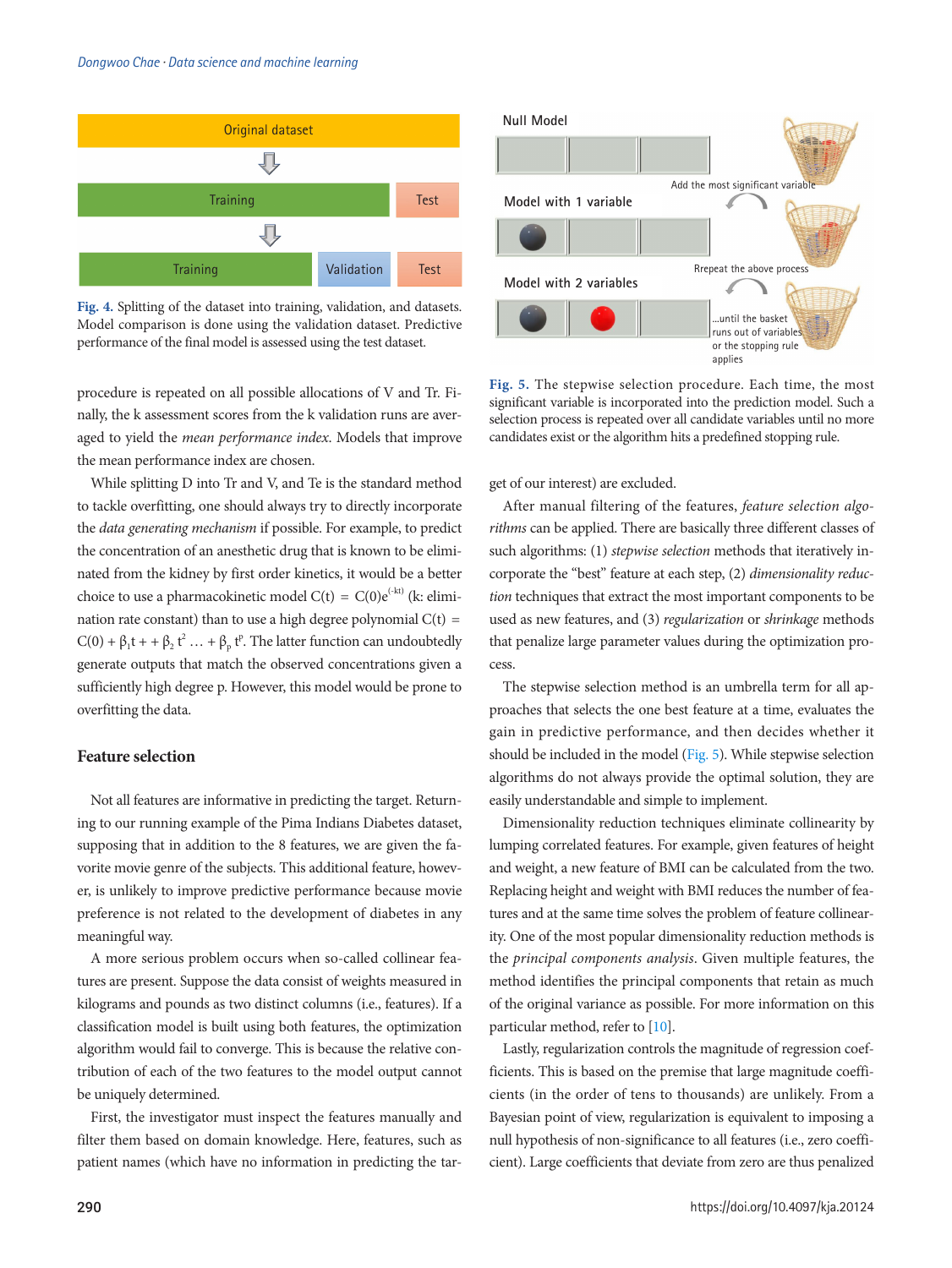in the calculation of the loss function. The three widely used regularization schemes are called *LASSO*, *Ridge*, and *ElasticNet* [\[11\]](#page-10-11). A more interested reader is referred to a review article that specifically deals with various feature selection methods [\[12\]](#page-10-12).

Multilayer neural network algorithms, so-called *deep learning*, can automatically extract useful features from the raw input. This is one of the great advantages of this algorithm and has contributed to its high popularity.

## **Assessment of predictive performance**

Training models is important; however, assessing their performance and selecting the best model is perhaps even more important. This is particularly true for medical researchers since ML engineers can be hired to do the computational work but judging the overall quality of the work remains the responsibility of the principal investigator.

A better model is the one that makes fewer errors. In regression, such a model is the one associated with a lower MSE. In classification, a model with a higher accuracy, defined as the fraction of correctly classified instances, might be used. However, more subtle complications arise when there is an imbalance among the classes. Referring to our running example, suppose that 99% of the subjects were diabetic. In such a case, simply predicting all subjects as diabetic would achieve an accuracy score of 99%.

A *confusion matrix* is a table showing the frequencies of true positives (TP), false positives (FP), true negatives (TN), and false negatives (FN) [\(Table 2](#page-6-0)).

Several important metrics are defined based on the values of the confusion matrix:

- (i) *Sensitivity* (a.k.a. recall, true positive rate) =  $\frac{TP}{(FN+TP)}$
- (ii) *Specificity* (a.k.a. selectivity, true negative rate) =  $\frac{TN}{(TN+FP)}$
- (iii) *Precision* (a.k.a. positive predictive value) =  $\frac{TP}{(FP+TP)}$

(iv) Negative predictive value = 
$$
\frac{TN}{(TN+FN)}
$$

The most important concept related to the application of the confusion matrix is the tradeoff between sensitivity and specificity. The most sensitive algorithm is the one that predicts every-

<span id="page-6-0"></span>**Table 2.** A Confusion Matrix

|                     | Prediction $= 0$ | Prediction $= 1$ |
|---------------------|------------------|------------------|
| Actual target $= 0$ | TN               | FP               |
| Actual target $= 1$ | FN               | TP               |

TN: true negative, FP: false positive, FN: false negative, TP: true positive

thing positive, i.e., the sensitivity is 100%. Such a simple method guarantees that the algorithm classifies every positive instance correctly (all instances are classified as positive anyway). However, the price paid is that no negative instance is classified correctly, yielding a specificity of 0%. Since the definition of positives and negatives is arbitrary, it is easy to imagine that by flipping their definitions, a 100% specificity can be achieved at the cost of 0% sensitivity.

As an analogy, an anticancer drug that kills all cells will certainly eradicate all cancer cells. The sensitivity is 100%. However, since this drug would kill off all healthy cells as well (i.e., specificity 0%), such a drug will never make it to the clinic.

One must find an optimal point where both sensitivity and specificity are acceptable for practical use. Evidently, this is no longer a mathematical problem. If sensitivity is more important (e.g., cancer diagnosis), the cost associated with the lower specificity can be tolerated.

Now, suppose model A achieves 90% sensitivity and 10% specificity while model B achieves 10% sensitivity and 90% specificity. Which of the two models is the better?

The widely adopted solution is to first draw a curve called a *receiver operating characteristic* (ROC) curve, which is created by plotting sensitivity against 1 – specificity, and then calculate the *area under the curve* (AUC). An ideal algorithm that achieves 100% sensitivity and 100% specificity would be associated with an AUC of 100%, which is the maximum score achievable. A random guess, due to the tradeoff between sensitivity and specificity, would satisfy the following equality:

Sensitivity + Specificity = 100%

The ROC curve is then a straight line with slope of unity that passes through the origin, and its AUC is 50% [Fig. 6A\)](#page-6-0).

Most predictive models have AUC values that fall between these two extremes: 50% and 100%. Model selection, therefore, is often carried out by comparing the AUC of ROC curves [Fig. 6B](#page-7-0)).

The use of AUC, however, is not without problems. Lobo et al. [\[13](#page-10-13)] recommend against the use of AUC for the following reasons: it ignores the predicted probability values, summarizes the test performance over regions of the ROC space in which one would rarely operate, weights omission and commission error equally, does not inform about the distribution of model errors, and most importantly, the total extent to which models are carried out highly influences the rate of well-predicted absences and the AUC scores.

A widely used alternative to the AUC is the F1 score, defined as the harmonic mean of precision and sensitivity:

$$
F1 = \frac{2TP}{2TP + FP + FN}
$$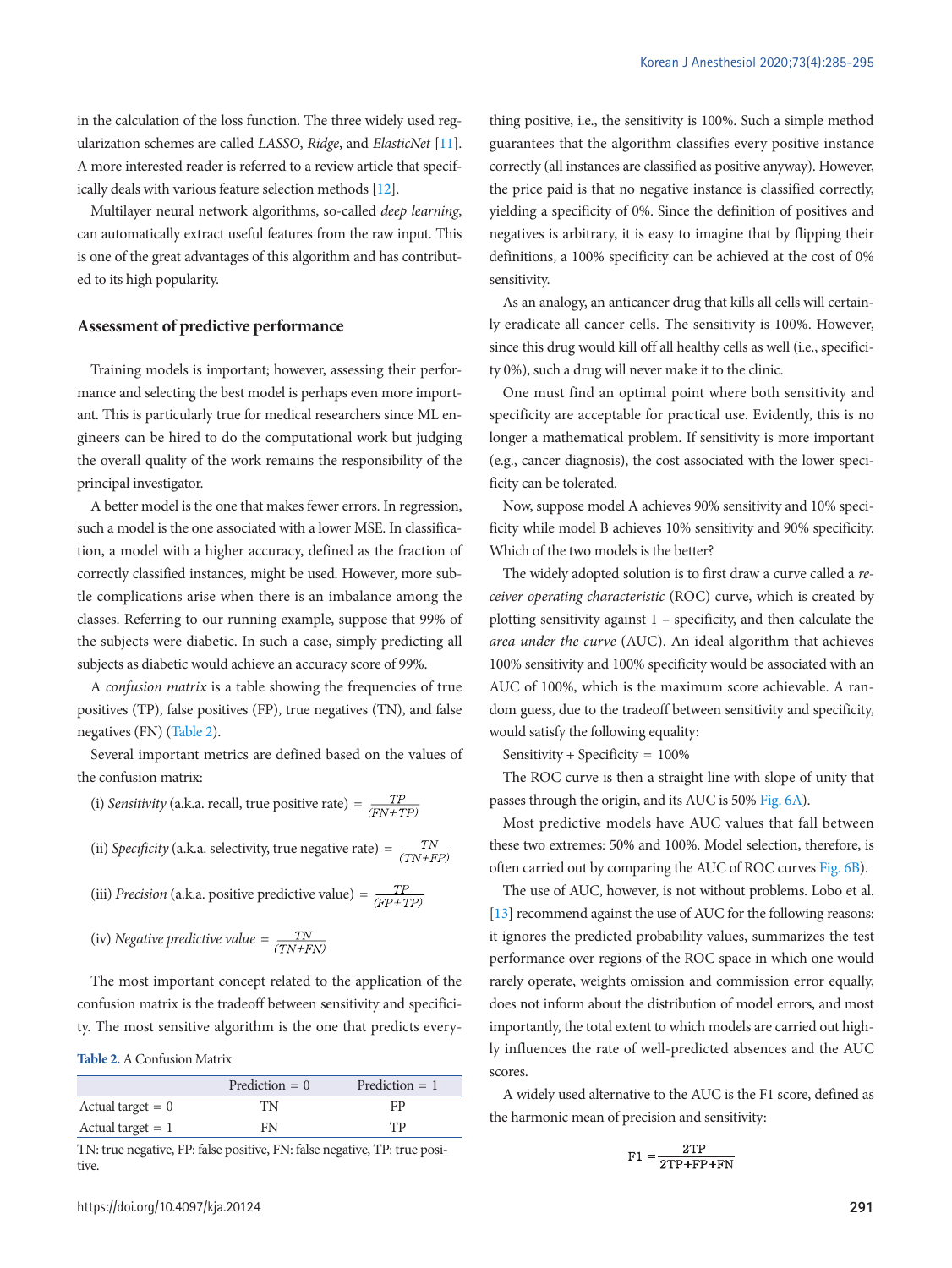<span id="page-7-0"></span>

**Fig. 6.** The receiver operating characteristic (ROC) curve and the area under the curve (AUC). (A) The yellow shaded area corresponds to the AUC. The dotted red line corresponds to the ROC curve of a random guess algorithm. (B) A model associated with a higher AUC is generally taken to be a better model.

Notwithstanding these issues, AUC is currently the standard method widely used for model comparison and assessment of predictive performance.

#### **Summary**

Supervised ML requires that the data be expressed as a matrix. Each row corresponds to an instance of the learning material, while each column represents the values of the different features. The matrix is subsequently fed into a suitable model that consists of tunable parameters. The machine carries out the learning process by minimizing a predefined loss function. All loss functions reflect the degree to which the model outputs differ from the true values, playing the role of a *supervisor*.

Different models are trained on Tr and their predictive performances assessed on V. A metric such as the AUC of the ROC curve must be chosen prior to the analysis as the model selection criterion. Models are then compared using this metric, where the model yielding the highest (or lowest) value is selected as the final model. The predictive performance of the final model is judged using Te. If the performance reasonably matches that of Tr and V, one can be assured that overfitting has not occurred to any significant degree. The final model is then deployed as a real-world application.

# **Tools and software**

# **R**

R (https:[//www.r-project.org\) is a fre](https://www.r-project.org)e software environment for

statistical computing and graphics. It supports Windows, MacOS, and a wide variety of UNIX platforms. The current stable release version is 3.6.3 (Holding the Windsock), but updates occur frequently. Users are recommended to periodically check their software version. Its main advantage is the wide third-party support. Virtually any kind of statistical analysis can be performed by searching and downloading relevant packages. It is light and consumes little computer memory.

Most R users also use RStudio [\(https://rstudio.com](https://rstudio.com)), an integrated development environment (IDE) for R. It significantly facilitates the use of R by providing an interactive console, a syntax-highlighting editor, a command history, an environment of defined variables, and a plotting window. It is available both as free open source and commercial licenses. However, the free open source license is fully functional, and operates on Windows, Mac, and Linux. Furthermore, RStudio Online is available for cloud computing.

Its main drawback is the relatively slow computation time compared to other software. Unless the data to be processed is in the range of gigabytes to terabytes, this is not going to be a critical issue. Some third-party packages solve this problem by using codes that run on faster compiled languages (such as C++).

#### **Python**

Python (<https://python.org>) is another leading software used by ML researchers. The latest version is 3.8.2, but this would soon change as further updates are made. Similar to R, it is developed under an open source license and can be downloaded freely. It is the language of choice for first time programmers owing to its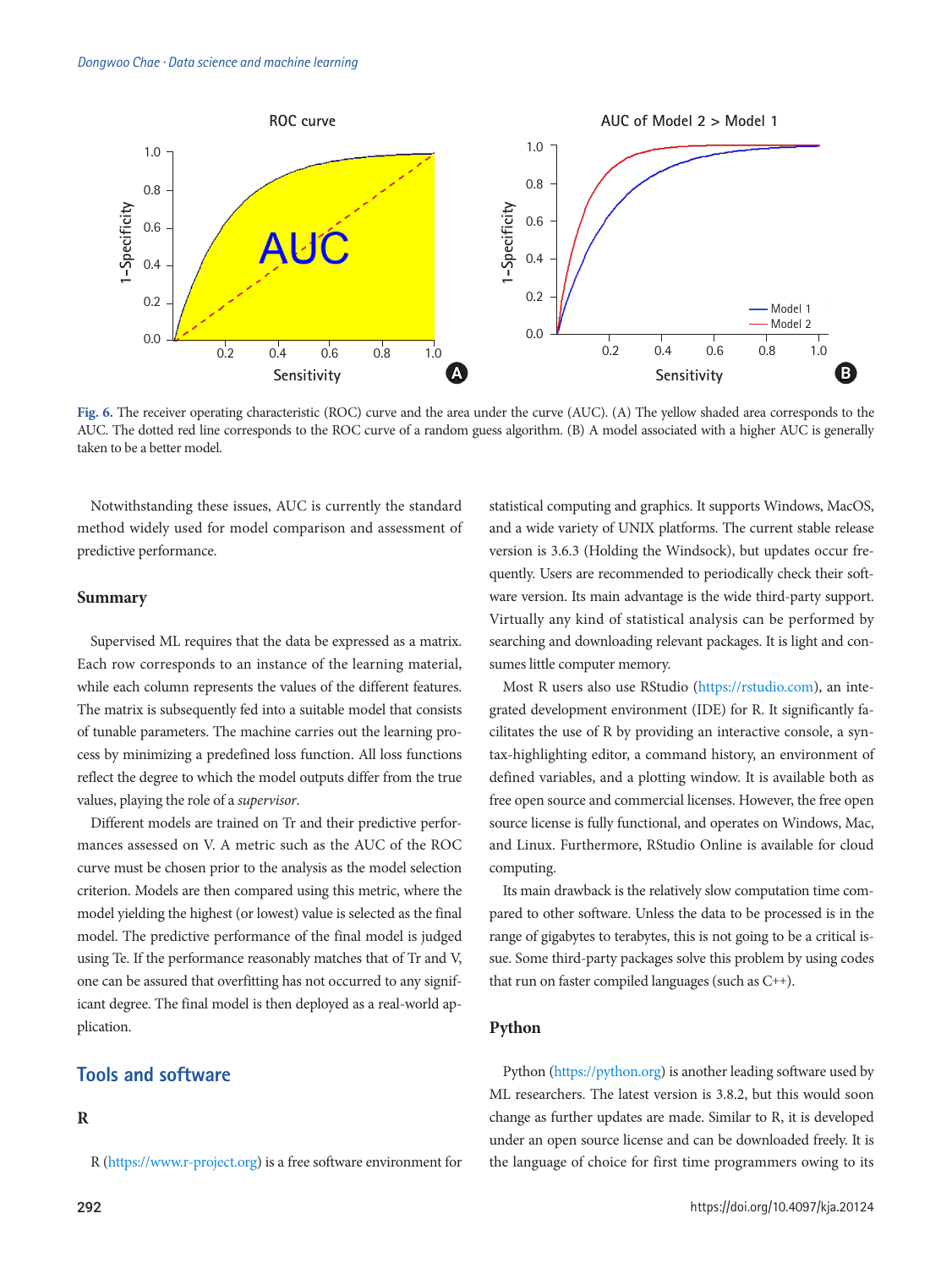gentle learning curve, but this does not mean that it is limited in its scope and function. Top IT firms (such as Google) are strong proponents of Python, and Google has developed one of the most popular deep learning application programming interfaces (APIs), *TensorFlow*, on which it runs.

The counterpart of RStudio for Python is Anaconda [\(https://](https://anaconda.com) [anaconda.com\)](https://anaconda.com), a highly popular IDE used by the majority of Python ML researchers. The Individual Edition operates under the open source license and can be freely downloaded. The main advantage of using Anaconda is that most ML-related third-party packages (or *libraries*), such as *Scikit-learn*, *NumPy*, *Pandas*, and *SciPy*, come pre-installed. The need for manually installing the required libraries is thus minimized. Anaconda also includes one of the most revolutionary projects that changed the practice of ML research, i.e., *Jupyter* notebook [\(https://jupyter.org\)](https://jupyter.org). Project Jupyter is a non-profit, open-source project that started in 2014. It evolved to support interactive data science and scientific computing, and supports Python, R, and other programming languages. It operates on a web-browser, where codes can be embedded as cells, greatly facilitating the presentation, sharing, and collaboration of ML research. It is currently the primary presentation format used by Kaggle [\(https://kaggle.com\)](https://kaggle.com), a popular platform for launching public ML competitions and sharing public data.

## **Others**

MATLAB ([https://mathworks.com/products/matlab.html\)](https://mathworks.com/products/matlab.html) is the *de facto* standard programming language for engineers. It is a commercial software developed by MathWorks (https://mathworks.com), and offers fast and reliable tools for all areas of scientific computing. Third-party tools can also be shared through MATLAB central (<https://mathworks.com/matlabcentral>), an open exchange for the MATLAB community.

The main drawback of using MATLAB, of course, is its significant cost. Cheaper licenses are available for students, but the prices can still be substantial. Add-on libraries are available for ML and deep learning. Some universities, fortunately, offer free access to MATLAB to their students and faculty members based on an annually renewable contract.

If one is already familiar with MATLAB and its syntax, its adoption for ML research might be a fair choice. However, if one is new to ML and has no prior experience with programming languages, the author personally recommends the use of R or Python since they are free and more widely supported by the industry (such as Google).

Traditional compiled languages, such as Java and C++, can also be used, but the learning curves of these languages tend to be steeper. Unless one is a strong developer to begin with, these languages might not be the best choice.

To be fair, the author must state that all Turing-complete languages (i.e., most modern programming languages) are capable of performing ML research. The author's recommendation is primarily based on the ease of learning and the popularity. The second aspect is important because of the greater community support, the larger variety of third-party packages, and the richer documentation available.

#### **Hardware and operating system**

For ML research projects based on small- to medium-sized data (which include most traditional medical datasets), the hardware is not of primary concern. An entry-level standard CPU is adequate for most purposes, and an Intel i5 processor is more than sufficient. Any operating system (OS) (e.g., Windows, MacOS, or Linux) may be used. However, if one intends to conduct ML research based on big data or requires deep learning for image, sound, or video classification, a workstation PC that runs on GPU processors is recommended. The OS of preference is Linux (and more specifically, Ubuntu). The cost of acquiring and maintaining a server can be substantial, however. Unless the researcher is fully determined to conduct deep learning-based research, the author recommends the use of Cloud solutions instead. A good starting point is Google Colab [\(https://colab.research.google.com](https://colab.research.google.com)). This allows the use of Python based on Jupyter notebooks and provides the users with GPU (and TPU) support at no cost.

# **Examples of ML-assisted risk prediction**

# **Dynamic prediction of postoperative nausea and vomiting**

The Apfel simplified score for predicting postoperative nausea and vomiting (PONV) is currently a standard risk stratification system [\[14\]](#page-10-14). It consists of four factors, namely, gender, smoking status, history of motion sickness or PONV, and use of postoperative opioids. Each risk factor contributes a score of +1. Apfel scores of 1, 2, 3, and 4 are believed to be associated with 20%, 40%, 60%, and 80% risk of PONV, respectively. This system is limited in that patients given postoperative opioids, now a common clinical practice, already have one of the risk factors and none of the remaining three factors is modifiable. The Apfel system does not discriminate patients undergoing different surgery types and given different doses of opioids. Moreover, it does not consider the decay of PONV risk with time. A recent publication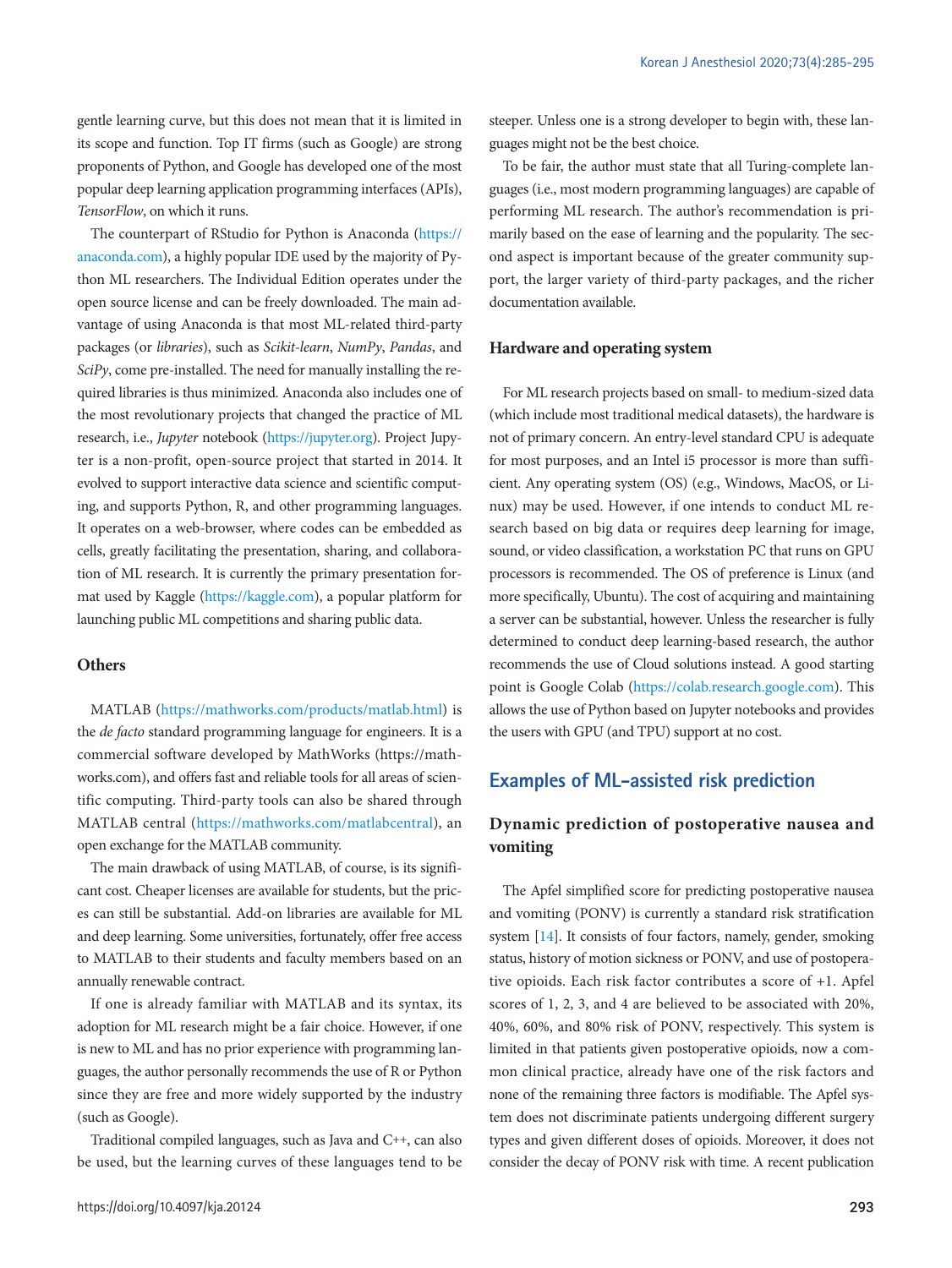by the author and co-investigators identified time-varying risk factors of PONV in patients undergoing general anesthesia and given intravenous patient-controlled analgesia [\[15](#page-10-15)]. The dataset consisted of more than 20,000 patients with greater than 40 different features collected from EHRs in Severance hospital, Seoul, Korea. ML techniques were applied to rank the most significant factors. Stepwise feature selection, using the highest-ranking features, was embedded into the workflow to develop a predictive model of PONV at different postoperative time intervals. A web application was created to assist in making real-time predictions of PONV risk under actual clinical settings ([https://dongy.shin](https://dongy.shinyapps.io/ponv_pred)[yapps.io/ponv\\_pred](https://dongy.shinyapps.io/ponv_pred)). The predictions were in concordance with the Apfel scores and went a step further to generate actual probabilities of PONV given a multitude of patient covariates, surgery type, and time elapsed after surgery. This work is a good demonstration of how ML can be applied to improve traditional scoring schemes.

## **Prediction of postoperative pain**

Tighe et al. [\[16\]](#page-10-16) reported a study whereby different ML models were built on data collected from EHRs to predict patients likely to experience severe postoperative pain after anterior cruciate ligament reconstruction. The results showed that ML models outperformed traditional logistic regression models in predictive severe postoperative pain requiring peripheral nerve block. The same group subsequently carried out a similar research where ML classifiers were trained to predict which patients would require a preoperative acute pain service consultation [\[17\]](#page-10-17). Training of various classifiers followed by an ensemble of a group of high-performing classifiers did not yield improved performance. Rather, the results showed that dimensional reduction improved computational efficiency while preserving predictive performance. The group recently argued that ML algorithms, when combined with complex and heterogeneous data from electronic medical record systems, can forecast acute postoperative pain outcomes with accuracies similar to methods that rely only on variables specifically collected for pain outcome prediction [\[18\]](#page-10-18).

#### **Prediction of postoperative kidney injury**

Lee et al. [\[19](#page-10-19)] used ML techniques to predict acute kidney injury after cardiac surgery based on data collected from EHRs and developed an internet-based risk estimator. Compared with logistic regression analysis, decision tree, random forest, and support vector machine showed similar performances with regards to the AUC. The gradient boosting technique showed the best performance with the highest AUC. The same group published a similar article based on patients undergoing liver transplantation [[20\]](#page-10-4).

Empirical evidence from ML researchers and Kaggle competition winners suggest that ensemble methods often outcompete other algorithms when dealing with data in tabular format. Deep learning is generally unbeatable when it comes to classifying images, sounds, videos, and complex time series data.

#### **Summary**

While we have looked at a few instances, examples demonstrating the successful application of ML techniques in anesthesiology are too numerous to be listed in a single review. Most ML applications, despite being highly variable in the topics that they deal with, generally follow a common workflow. Becoming familiar with such a workflow is probably the first thing a newcomer to the field would want to achieve.

For classification tasks, the reference model is usually the logistic regression model, which is one of the most widely used statistical models in traditional medical research. The easy interpretability of the estimated odds ratios is perhaps one of the reasons for its high popularity. The researcher then tests other candidate ML models and compares the predictive performance (often based on the ROC-AUC) with the reference model. Most ML algorithms outperform the logistic regression model, and researchers use this fact to support the use of their own ML-based model. While this is the general workflow seen in most ML research articles, one must be careful not to put too much emphasis on the predictive performance alone. Sometimes, being able to interpret the results or explicitly identify the risk factors is important. If the gain in predictive performance is not dramatic, the logistic regression analysis could still be favored.

## **Conclusion**

The application of ML to anesthesiology holds great promise for the future. The main advantage of ML is its ability to deal with many features with complex interactions, in addition to its specific focus on maximizing predictive performance.

However, the emphasis on data-driven prediction can sometimes neglect mechanistic understanding. This is particularly true when it comes to black box ML algorithms, such as deep learning. For example, a neural network trained to recognize the fingerprint of a private user does its job well, but it is often difficult to decipher how it does it. AlphaGo successfully beat the world Go champion but even its creator did not know how each move was made. It is somewhat unfortunate that as ML gains increasing